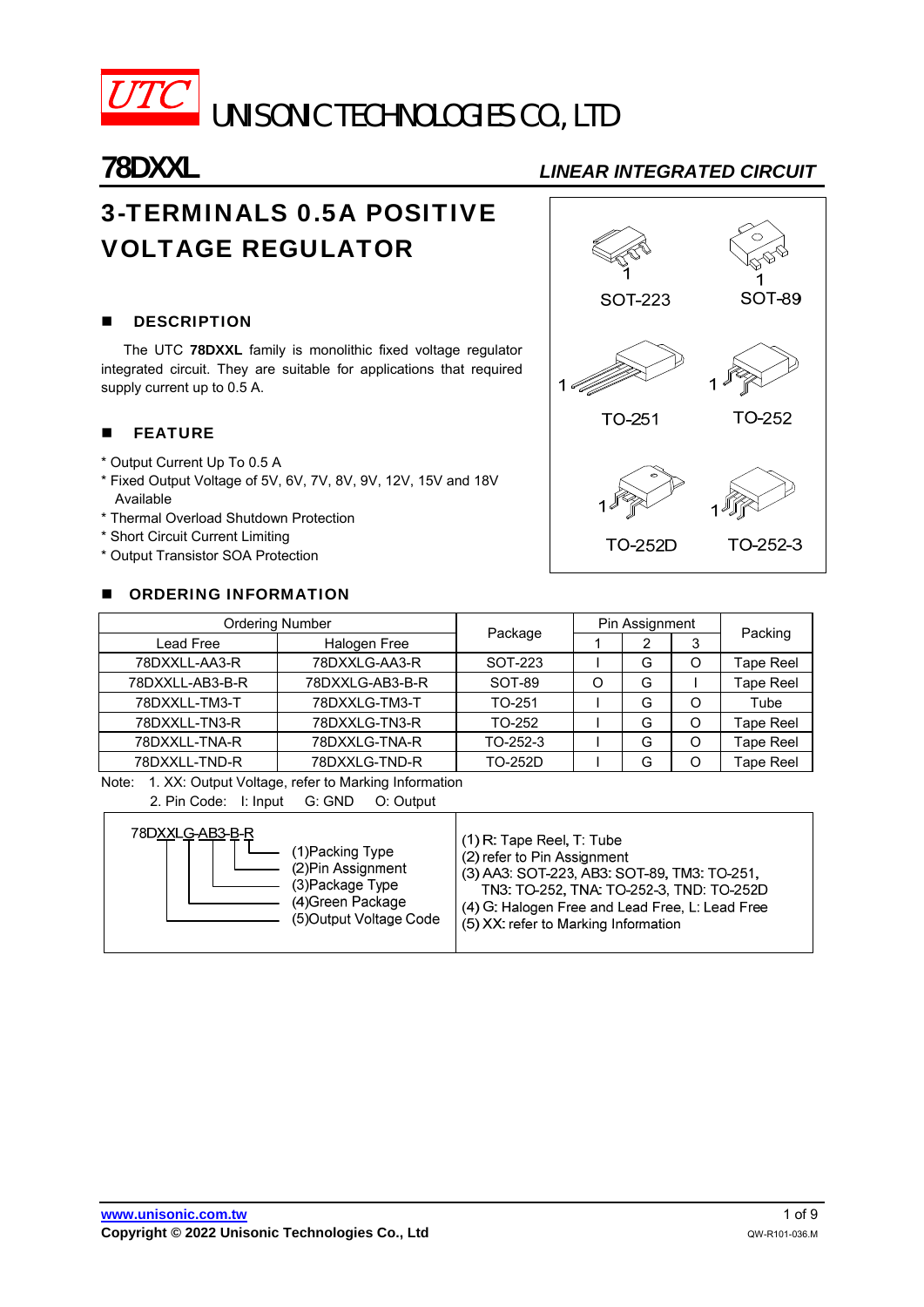# **78DXXL** *LINEAR INTEGRATED CIRCUIT*

# **MARKING INFORMATION**

| <b>PACKAGE</b>                          | <b>VOLTAGE CODE</b>                                                     | <b>MARKING</b>                                                                                                                |
|-----------------------------------------|-------------------------------------------------------------------------|-------------------------------------------------------------------------------------------------------------------------------|
| SOT-223                                 | 05:5V<br>06:6V<br>07:7V<br>08:8V<br>09:9V<br>12:12V<br>15:15V<br>18:18V | 78DXXLQ<br>L: Lead Free<br>Voltage Code <<br>G. Halogen Free<br>Date Code<br>$\overline{2}$<br>3                              |
| SOT-89                                  |                                                                         | Date Code <<br>▶ Pin Code<br>78DXXLD<br>L: Lead Free<br>Voltage Code <←<br>G. Halogen Free<br>$\overline{2}$<br>3             |
| TO-251<br>TO-252<br>TO-252-3<br>TO-252D |                                                                         | <b>UTC</b><br>78DXXL<br>Lot Code $\triangleleft$<br>→ Voltage Code<br>┐<br>L: Lead Free<br>▶Date Code<br>G: Halogen Free<br>3 |

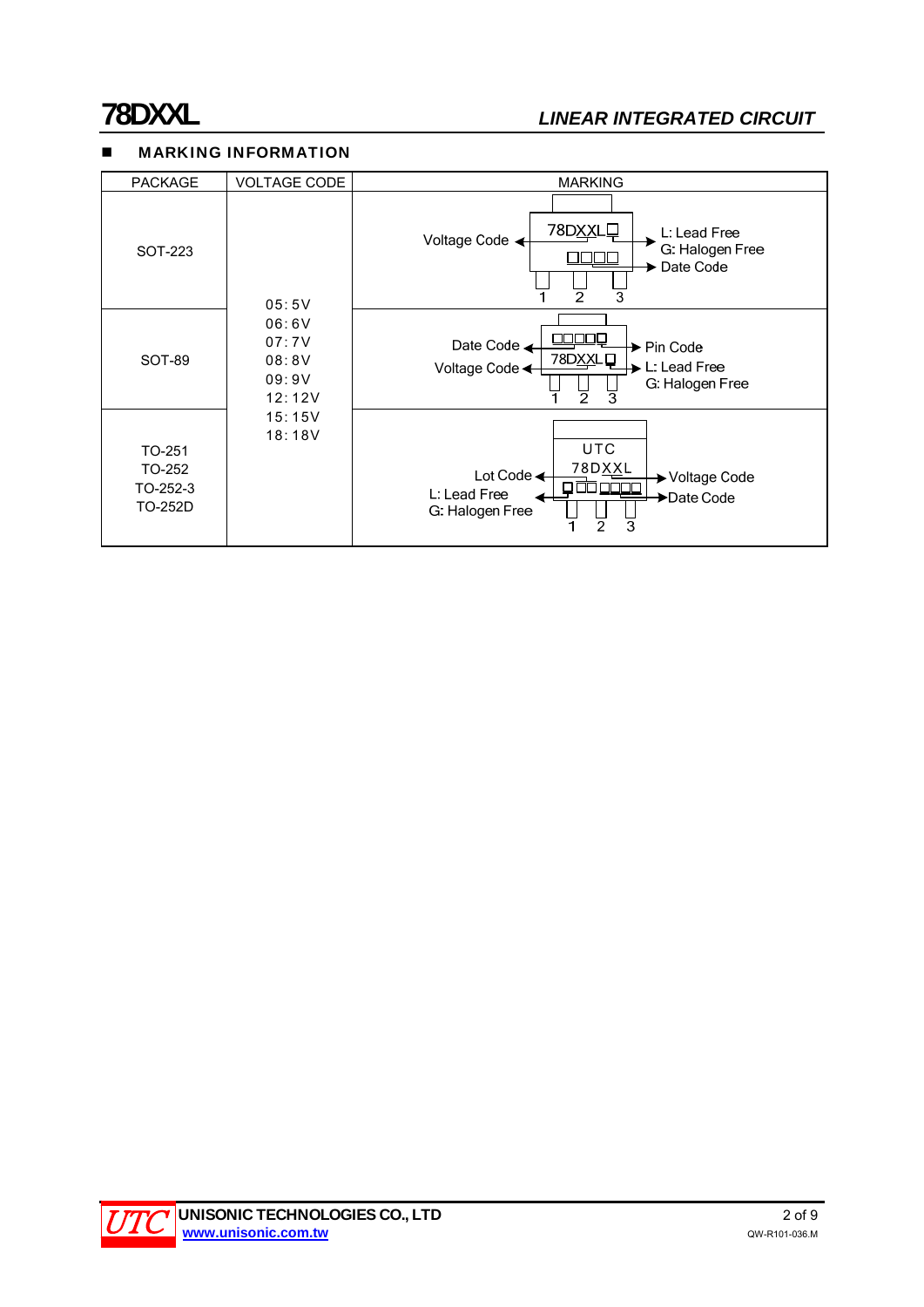## **BLOCK DIAGRAM**



### **TYPICAL APPLICATION CIRCUIT**



Note: Bypass capacitors are recommended for optimum stability and transient response and should be located as close as possible to the regulators.

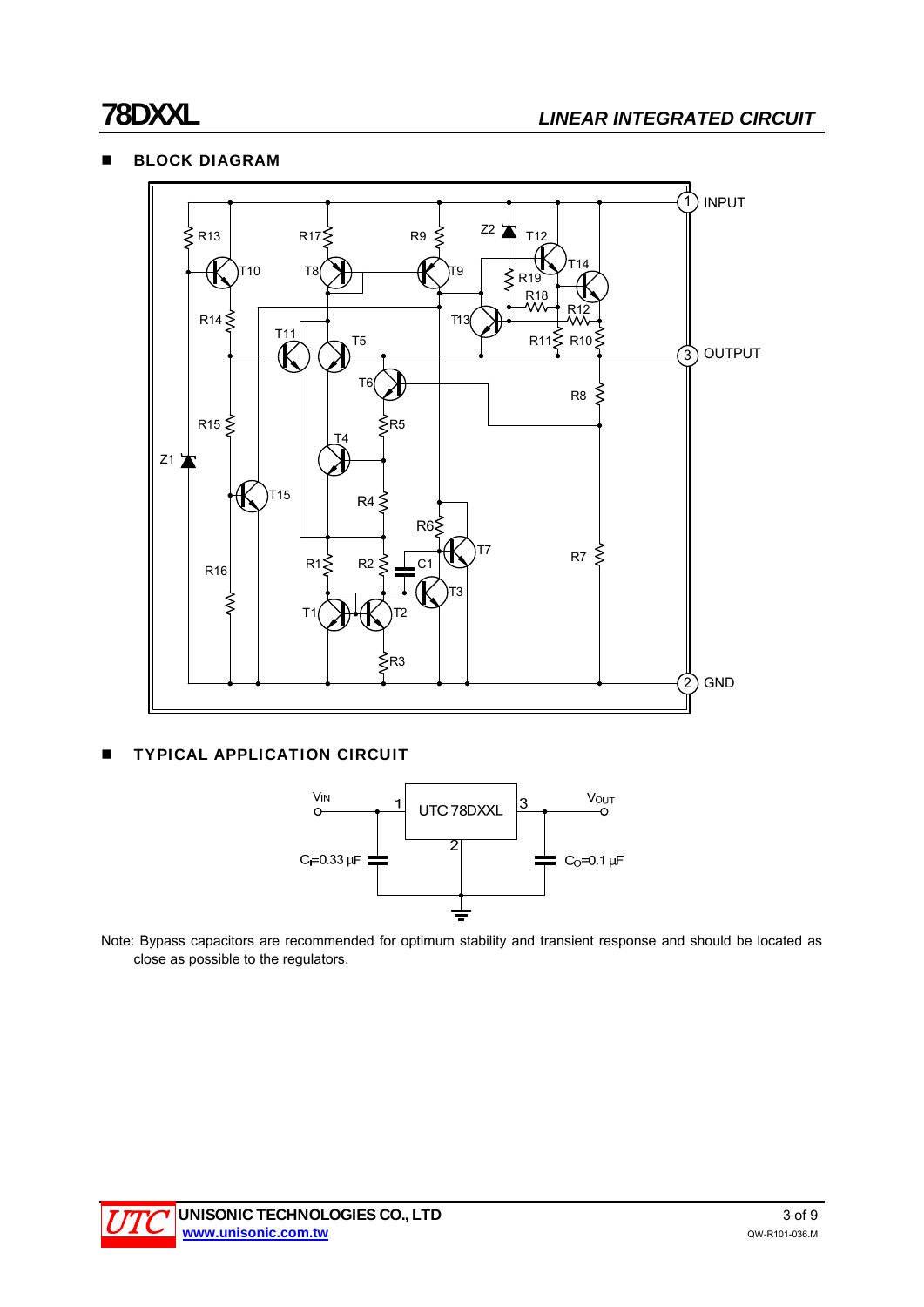# **78DXXL** *LINEAR INTEGRATED CIRCUIT*

#### ABSOLUTE MAXIMUM RATINGS (T<sub>J</sub>=25°C, unless otherwise specified)

| <b>PARAMETER</b>                      |                                   | <b>SYMBOL</b>         | <b>RATINGS</b>                                                                                            | <b>UNIT</b>    |
|---------------------------------------|-----------------------------------|-----------------------|-----------------------------------------------------------------------------------------------------------|----------------|
| Input Voltage                         |                                   | 35<br>V <sub>IN</sub> |                                                                                                           |                |
| <b>Output Current</b>                 |                                   | I <sub>OUT</sub>      | 0.5                                                                                                       | $\overline{A}$ |
| SOT-223                               |                                   |                       | 8.3                                                                                                       | W              |
|                                       | SOT-89                            |                       | 2.3<br>$P_D$<br>10<br>$+150$<br>$-40 \sim +125$<br>$T_{\mathsf{OPR}}$<br>$T_{\rm STG}$<br>$-55 \sim +150$ | W              |
| Power Dissipation $(T_c=25^{\circ}C)$ | TO-251/TO-252<br>TO-252-3/TO-252D |                       |                                                                                                           | W              |
| Junction Temperature                  |                                   |                       |                                                                                                           | °C             |
| <b>Operating Temperature</b>          |                                   |                       |                                                                                                           | °C             |
| Storage Temperature                   |                                   |                       |                                                                                                           | °C             |

Note: Absolute maximum ratings are those values beyond which the device could be permanently damaged. Absolute maximum ratings are stress ratings only and functional device operation is not implied.

#### **THERMAL DATA**

| <b>PARAMETER</b>        |                   | <b>SYMBOL</b>        | <b>RATINGS</b> | UNIT          |
|-------------------------|-------------------|----------------------|----------------|---------------|
|                         | ISOT-223          |                      | 15             | °C/W          |
|                         | ISOT-89           |                      | 55             | $\degree$ C/W |
| <b>Junction to Case</b> | ITO-251/TO-252    | $\theta_{\text{JC}}$ |                | $\degree$ C/W |
|                         | ITO-252-3/TO-252D |                      | 12.5           |               |

## **ELECTRICAL CHARACTERISTICS**

 $(T_J=25^{\circ}C, C_I=0.33\mu F, C_O=0.1\mu F, P_D\leq TW$ , unless otherwise specified)

**For 78D05L** (V<sub>IN</sub>=10V,  $I_{\text{OUT}}$ =0.5A)

| <b>PARAMETER</b>             | <b>SYMBOL</b>                                                                                                             | <b>TEST CONDITIONS</b>                            | <b>MIN</b> | <b>TYP</b> | <b>MAX</b>                         | <b>UNIT</b> |
|------------------------------|---------------------------------------------------------------------------------------------------------------------------|---------------------------------------------------|------------|------------|------------------------------------|-------------|
|                              | <b>VOUT</b>                                                                                                               | $I_{\text{OUT}} = 5 \text{mA} \sim 0.5 \text{A}$  | 4.8        | 5          | 5.2                                | V           |
| Output Voltage               |                                                                                                                           | $V_{IN}$ =7.5~20V, $I_{OUT}$ =5mA~0.5A            | 4.75       |            | 5.25                               | V           |
|                              |                                                                                                                           | $I_{\text{OUT}} = 5 \text{mA} \sim 0.5 \text{A}$  |            |            | 100                                | mV          |
| Load Regulation              |                                                                                                                           | $I_{\text{OUT}} = 5 \text{mA} \sim 200 \text{mA}$ |            |            | 50                                 | mV          |
|                              | $\Delta V_{\text{OUT}}$<br>$\Delta V_{\text{OUT}}$<br>ΙQ<br>$\Delta I_Q$<br>e <sub>N</sub><br>RR.<br><b>I</b> PEAK<br>Isc | $V_{IN}$ =7V~25V                                  |            |            | 100                                | mV          |
| Line Regulation              |                                                                                                                           | $V_{IN}$ =7.5~20V, $I_{OUT}$ =0.5A                |            |            | 100                                | mV          |
| Quiescent Current            |                                                                                                                           | $I_{\text{OUT}}=0.5A$                             |            |            | 8                                  | mA          |
|                              |                                                                                                                           | $V_{UT} = 7.5 - 20V$                              |            |            |                                    | mA          |
| Quiescent Current Change     |                                                                                                                           | $IOUT=5mA~0.5A$                                   |            |            | 0.5<br>40<br>80<br>1.2<br>250<br>2 | mA          |
| Output Noise Voltage         |                                                                                                                           | 10Hz≤f≤100kHz                                     |            |            |                                    | μV          |
| Ripple Rejection             |                                                                                                                           | $V_{\text{IN}} = 8 \times 18V$ , f=120Hz          | 59         |            |                                    | dB          |
| Peak Output Current          |                                                                                                                           |                                                   |            |            |                                    | A           |
| <b>Short-Circuit Current</b> |                                                                                                                           | $V_{IN} = V_{OUT} + 19V$                          |            |            |                                    | mA          |
| Dropout Voltage              | V <sub>D</sub>                                                                                                            |                                                   |            |            |                                    | V           |

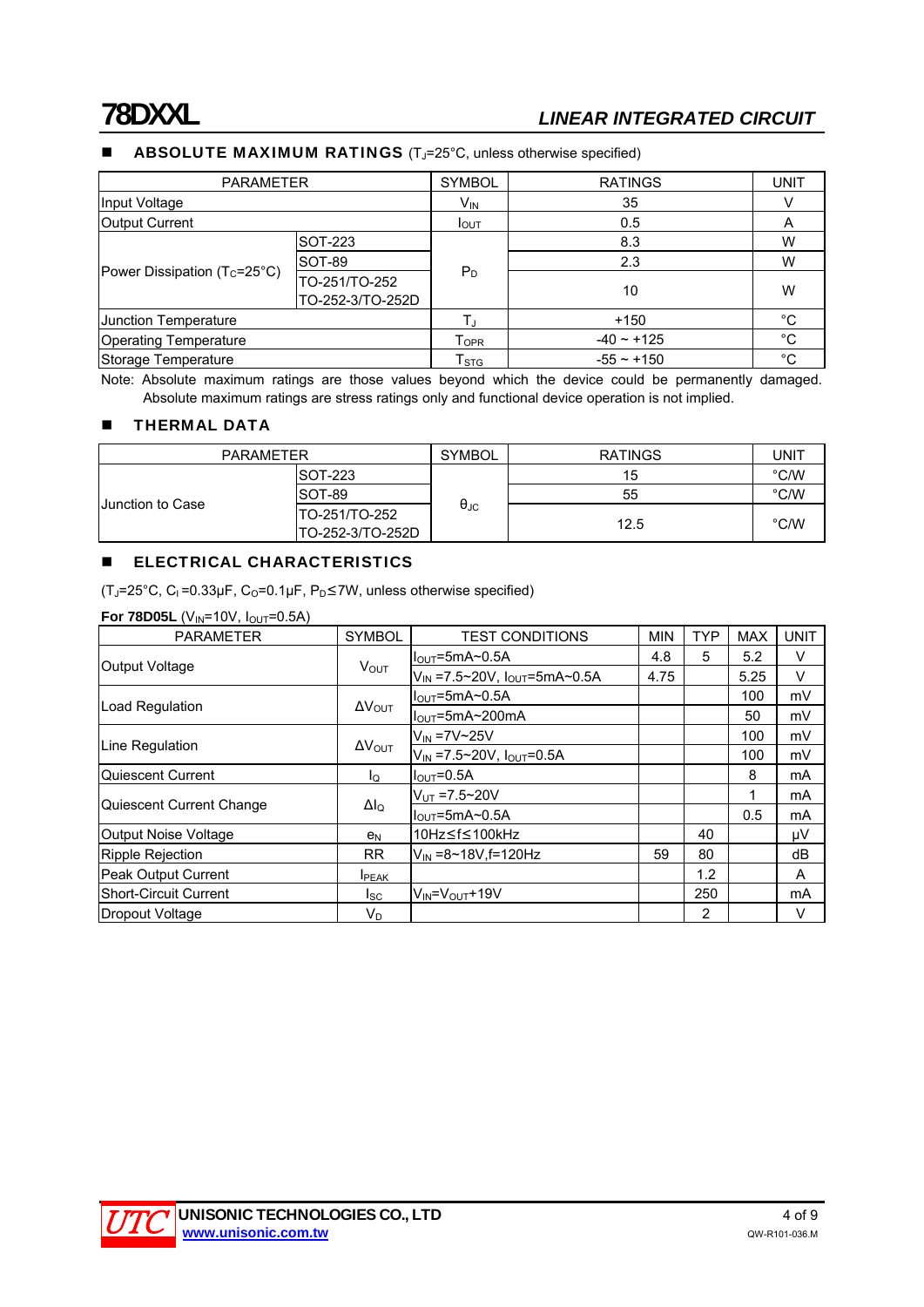# **ELECTRICAL CHARACTERISTICS (Cont.)**

### **For 78D06L** (V<sub>IN</sub>=11V,  $I_{OUT}$ =0.5A)

| <b>PARAMETER</b>             | <b>SYMBOL</b>           | <b>TEST CONDITIONS</b>                            | <b>MIN</b> | <b>TYP</b>                       | <b>MAX</b> | <b>UNIT</b> |
|------------------------------|-------------------------|---------------------------------------------------|------------|----------------------------------|------------|-------------|
|                              |                         | $I_{\text{OUT}}$ =5mA~0.5A                        | 5.76       | 6<br>45<br>75<br>1.2<br>250<br>2 | 6.24       | V           |
| Output Voltage               | $V_{\text{OUT}}$        | $V_{IN} = 8.5 - 21V, I_{OUT} = 5mA - 0.5A$        | 5.7        |                                  | 6.3        | V           |
|                              |                         | $I_{\text{OUT}} = 5 \text{mA} \sim 0.5 \text{A}$  |            |                                  | 120        | mV          |
| Load Regulation              | $\Delta V_{\text{OUT}}$ | $I_{\text{OUT}} = 5 \text{mA} \sim 200 \text{mA}$ |            |                                  | 60         | mV          |
|                              |                         | $V_{IN} = 8 \sim 25V$                             |            |                                  | 120        | mV          |
| Line Regulation              | $\Delta V_{\text{OUT}}$ | $V_{IN} = 8.5 - 21V$ , $I_{OUT} = 0.5A$           |            |                                  | 120        | mV          |
| Quiescent Current            | $I_{\rm Q}$             | $I_{\text{OUT}}=0.5A$                             |            |                                  | 8          | mA          |
| Quiescent Current Change     |                         | $V_{IN} = 8.5 - 21V$                              |            |                                  |            | mA          |
|                              | $\Delta I_{\rm Q}$      | $I_{\text{OUT}} = 5 \text{mA} \sim 0.5 \text{A}$  |            |                                  | 0.5        | mA          |
| Output Noise Voltage         | e <sub>N</sub>          | 10Hz≤f≤100kHz                                     |            |                                  |            | μV          |
| <b>Ripple Rejection</b>      | <b>RR</b>               | $V_{IN} = 9 - 19V$ . f=120Hz                      | 56         |                                  |            | dB          |
| <b>Peak Output Current</b>   | <b>I</b> PEAK           |                                                   |            |                                  |            | A           |
| <b>Short-Circuit Current</b> | Isc                     | $V_{IN} = V_{OUT} + 19V$                          |            |                                  |            | mA          |
| Dropout Voltage              | $V_D$                   |                                                   |            |                                  |            | V           |

### **For 78D07L** (V<sub>IN</sub>=13V, I<sub>OUT</sub>=0.5A)

| <b>PARAMETER</b>             | <b>SYMBOL</b>           | <b>TEST CONDITIONS</b>                            | <b>MIN</b> | TYP | <b>MAX</b> | <b>UNIT</b> |
|------------------------------|-------------------------|---------------------------------------------------|------------|-----|------------|-------------|
|                              |                         | Il <sub>oυτ</sub> =5mA~0.5A                       | 6.72       |     | 7.28       | V           |
| Output Voltage               | <b>VOUT</b>             | $V_{IN} = 9.5 - 22V, I_{OUT} = 5mA - 0.5A$        | 6.65       |     | 7.35       | V           |
|                              | $\Delta V_{\text{OUT}}$ | $I_{\text{OUT}} = 5 \text{mA} \sim 0.5 \text{A}$  |            |     | 70         | mV          |
| Load Regulation              |                         | $IOUT=5mA~200mA$                                  |            |     | 35         | mV          |
|                              | $\Delta V_{\text{OUT}}$ | $V_{IN} = 10.5 - 25V$                             |            |     | 70         | mV          |
| Line Regulation              |                         | V <sub>IN</sub> =10.5~23V, I <sub>OUT</sub> =0.5A |            |     | 70         | mV          |
| Quiescent Current            | ΙQ                      | $I_{\text{OUT}}=0.5A$                             |            |     | 8          | mA          |
|                              |                         | $V_{IN} = 10.5 \times 23V$                        |            |     | 1          | mA          |
| Quiescent Current Change     | $\Delta I_Q$            | $IOUT=5mA~0.5A$                                   |            |     | 0.5        | mA          |
| Output Noise Voltage         | eN                      | 10Hz≤f≤100kHz                                     |            | 50  |            | μV          |
| Ripple Rejection             | <b>RR</b>               | $V_{IN} = 11.5 \times 21.5 V, f = 120 Hz$         | 56         | 75  |            | dB          |
| Peak Output Current          | <b>I</b> PEAK           |                                                   |            | 1.2 |            | A           |
| <b>Short-Circuit Current</b> | <sub>sc</sub>           | $V_{IN} = V_{OII} + 19V$                          |            | 250 |            | mA          |
| Dropout Voltage              | $V_D$                   |                                                   |            | 2   |            | v           |

#### **For 78D08L** ( $V_{IN}$ =14V,  $I_{OUT}$ =0.5A)

| <b>PARAMETER</b>         | <b>SYMBOL</b>           | <b>TEST CONDITIONS</b>                           | <b>MIN</b> | <b>TYP</b> | <b>MAX</b> | <b>UNIT</b> |
|--------------------------|-------------------------|--------------------------------------------------|------------|------------|------------|-------------|
|                          |                         | $I_{\text{OUT}} = 5 \text{mA} \sim 0.5 \text{A}$ | 7.68       | 8          | 8.32       | V           |
| <b>Output Voltage</b>    | $V_{\text{OUT}}$        | $V_{IN}$ =10.5~23V, $I_{OUT}$ =5mA~0.5A          | 7.6        |            | 8.4        | V           |
|                          |                         | $I_{\text{OUT}} = 5 \text{mA} \sim 0.5 \text{A}$ |            |            | 160        | mV          |
| Load Regulation          | $\Delta V_{\text{OUT}}$ | $I_{OUT}$ =5mA~200mA                             |            |            | 80         | mV          |
|                          |                         | $V_{IN} = 10.5 \times 25V$                       |            |            | 160        | mV          |
| Line Regulation          | $\Delta V_{\text{OUT}}$ | $V_{IN}$ =10.5~23V, $I_{OUT}$ =0.5A              |            |            | 160        | mV          |
| Quiescent Current        | ΙQ                      | $I_{\text{OUT}}=0.5A$                            |            |            | 8          | mA          |
|                          |                         | $V_{IN} = 10.5 - 23V$                            |            |            |            | mA          |
| Quiescent Current Change | $\Delta I_Q$            | $IOUT=5mA~0.5A$                                  |            |            | 0.5        | mA          |
| Output Noise Voltage     | e <sub>N</sub>          | 10Hz≤f≤100kHz                                    |            | 58         |            | μV          |
| Ripple Rejection         | RR.                     | $V_{\text{IN}}$ =11.5~21.5V, f=120Hz             | 53         | 72         |            | dB          |
| Peak Output Current      | <b>I</b> PEAK           |                                                  |            | 1.2        |            | A           |
| Short-Circuit Current    | Isc                     | $V_{IN} = V_{OUT} + 19V$                         |            | 250        |            | mA          |
| Dropout Voltage          | $V_D$                   |                                                  |            | 2          |            | V           |

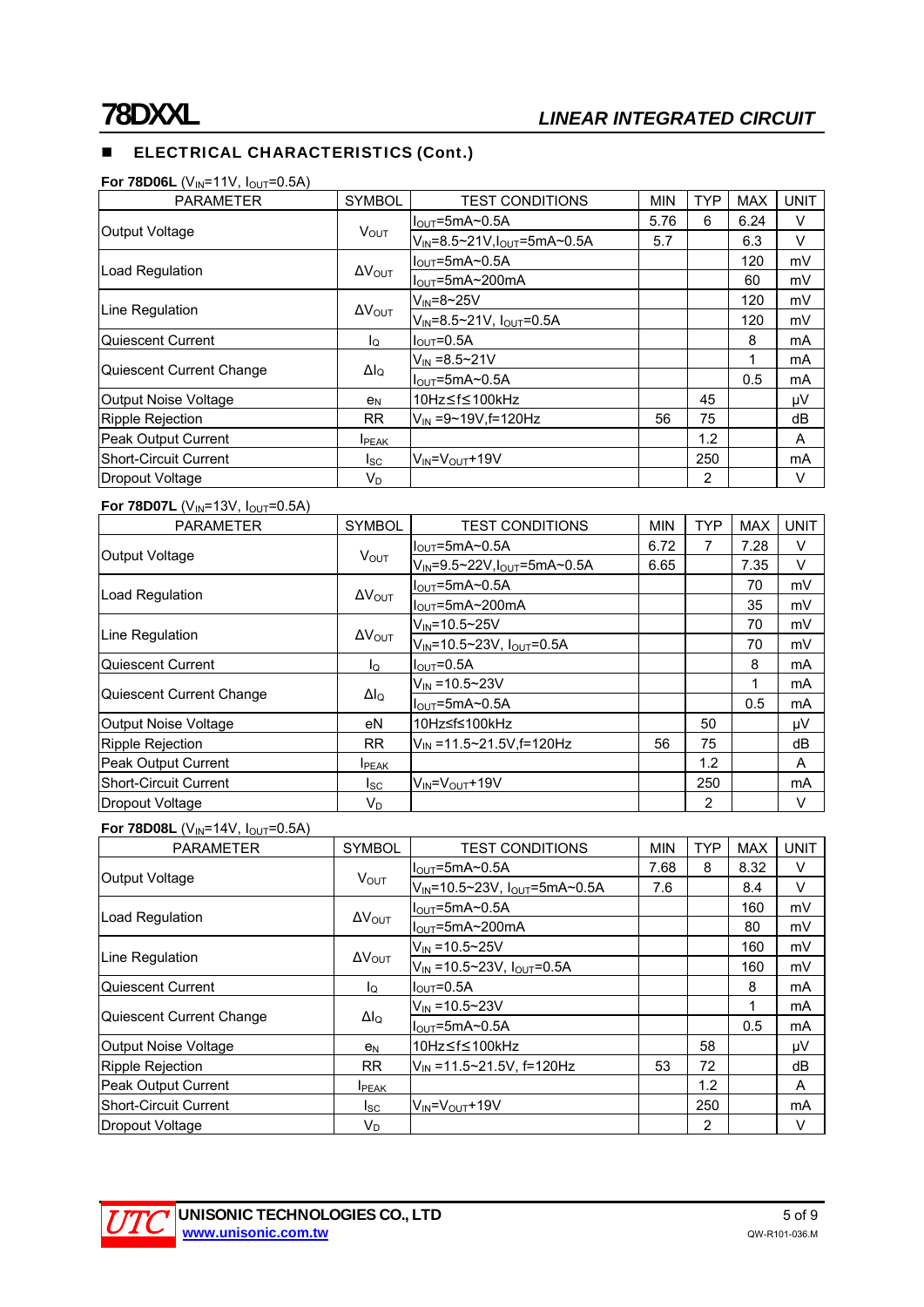# **ELECTRICAL CHARACTERISTICS (Cont.)**

| <b>PARAMETER</b>             | <b>SYMBOL</b>           | <b>TEST CONDITIONS</b>                                | <b>MIN</b> | <b>TYP</b> | <b>MAX</b> | <b>UNIT</b> |
|------------------------------|-------------------------|-------------------------------------------------------|------------|------------|------------|-------------|
|                              |                         | $IOUT=5mA~0.5A$                                       | 8.64       | 9          | 9.36       | v           |
| Output Voltage               | <b>VOUT</b>             | $V_{IN} = 11.5 \times 24V, I_{OUT} = 5mA \times 0.5A$ | 8.55       |            | 9.45       | V           |
|                              |                         | $IOUT=5mA~0.5A$                                       |            |            | 180        | mV          |
| Load Regulation              | $\Delta V_{\text{OUT}}$ | $I_{\text{OUT}}$ =5mA~200mA                           |            |            | 90         | mV          |
| Line Regulation              | $\Delta V_{\text{OUT}}$ | $V_{IN} = 11.5 \times 25V$                            |            |            | 180        | mV          |
|                              |                         | $V_{IN}$ =11.5~24V, $I_{OUT}$ =0.5A                   |            |            | 180        | mV          |
| Quiescent Current            | lo                      | $IOUT=0.5A$                                           |            |            | 8          | mA          |
| Quiescent Current Change     | $\Delta I_{\rm Q}$      | $V_{IN} = 11.5 - 24V$                                 |            |            |            | mA          |
|                              |                         | $IOUT=5mA~0.5A$                                       |            |            | 0.5        | mA          |
| Output Noise Voltage         | e <sub>N</sub>          | 10Hz≤f≤100kHz                                         |            | 58         |            | μV          |
| Ripple Rejection             | RR.                     | V <sub>IN</sub> =12.5~22.5V,f=120Hz                   | 53         | 72         |            | dB          |
| Peak Output Current          | <b>I</b> PEAK           |                                                       |            | 1.2        |            | A           |
| <b>Short-Circuit Current</b> | Isc                     | $V_{IN} = V_{OUT} + 19V$                              |            | 250        |            | mA          |
| Dropout Voltage              | $V_D$                   |                                                       |            | 2          |            | V           |

#### **For 78D12L** (V<sub>IN</sub>=19V,  $I_{OUT}$ =0.5A)

| <b>PARAMETER</b>             | <b>SYMBOL</b>           | <b>TEST CONDITIONS</b>                                | <b>MIN</b> | <b>TYP</b>        | <b>MAX</b> | <b>UNIT</b> |
|------------------------------|-------------------------|-------------------------------------------------------|------------|-------------------|------------|-------------|
| <b>Output Voltage</b>        | $V_{\text{OUT}}$        | $I_{\text{OUT}}$ =5mA~0.5A                            | 11.52      | $12 \overline{ }$ | 12.48      | V           |
|                              |                         | $V_{IN} = 14.5 \times 27V, I_{OUT} = 5mA \times 0.5A$ | 11.4       |                   | 12.6       | V           |
| Load Regulation              | $\Delta V_{\text{OUT}}$ | $I_{\text{OUT}}$ =5mA~0.5A                            |            |                   | 240        | mV          |
|                              |                         | I <sub>out</sub> =5mA~200mA                           |            |                   | 120        | mV          |
| Line Regulation              | $\Delta V_{\text{OUT}}$ | $V_{IN} = 14.5 \times 30V$                            |            |                   | 240        | mV          |
|                              |                         | $V_{IN} = 14.6 \times 27V$ , $I_{OUT} = 0.5A$         |            |                   | 240        | mV          |
| Quiescent Current            | $I_{\Omega}$            | $IQUT=0.5A$                                           |            |                   | 8          | mA          |
| Quiescent Current Change     | $\Delta I_Q$            | $V_{IN} = 14.5 \times 30V$                            |            |                   |            | mA          |
|                              |                         | $I_{\text{OUT}}$ =5mA~0.5A                            |            |                   | 0.5        | mA          |
| Output Noise Voltage         | e <sub>N</sub>          | 10Hz≤f≤100kHz                                         |            | 75                |            | μV          |
| Ripple Rejection             | <b>RR</b>               | $V_{\text{IN}}$ =15~25V, f=120Hz                      | 52         | 72                |            | dB          |
| Peak Output Current          | <b>I</b> PEAK           |                                                       |            | 1.2               |            | A           |
| <b>Short-Circuit Current</b> | l <sub>SC</sub>         | $V_{IN} = V_{OUT} + 19V$                              |            | 250               |            | mA          |
| Dropout Voltage              | $V_D$                   |                                                       |            | 2                 |            | V           |

**For 78D15L** (V<sub>IN</sub>=23V, I<sub>OUT</sub>=0.5A, C<sub>I</sub>=0.33μF, C<sub>O</sub>=0.1μF,)

| <b>PARAMETER</b>             | <b>SYMBOL</b>           | <b>TEST CONDITIONS</b>                           | <b>MIN</b> | <b>TYP</b> | <b>MAX</b> | <b>UNIT</b> |
|------------------------------|-------------------------|--------------------------------------------------|------------|------------|------------|-------------|
| <b>Output Voltage</b>        | <b>VOUT</b>             | $IOUT=5mA~0.5A$                                  | 14.4       | 15         | 15.6       | V           |
|                              |                         | $V_{IN}$ =17.5~30V, $I_{OUT}$ =5mA~0.5A          | 14.25      |            | 15.75      | V           |
| Load Regulation              | $\Delta V_{\text{OUT}}$ | $I_{\text{OUT}} = 5 \text{mA} \sim 0.5 \text{A}$ |            |            | 300        | mV          |
|                              |                         | $IOUT=5mA~200mA$                                 |            |            | 150        | mV          |
| Line Regulation              |                         | $V_{\text{IN}} = 18.5 - 30V$                     |            |            | 300        | mV          |
|                              | $\Delta V_{\text{OUT}}$ | $V_{IN} = 17.5 \times 30V$ , $I_{OUT} = 0.5A$    |            |            | 300        | mV          |
| Quiescent Current            | lo.                     | $I_{\text{OUT}} = 0.5A$                          |            |            | 8          | mA          |
| Quiescent Current Change     | $\Delta I_Q$            | $V_{IN} = 17.5 - 30V$                            |            |            |            | mA          |
|                              |                         | $IOUT=5mA~0.5A$                                  |            |            | 0.5        | mA          |
| Output Noise Voltage         | e <sub>N</sub>          | 10Hz≤f≤100kHz                                    |            | 90         |            | μV          |
| <b>Ripple Rejection</b>      | RR.                     | $V_{IN} = 18.5 \times 28.5 V$ , f=120Hz          | 51         | 70         |            | dB          |
| <b>Peak Output Current</b>   | <b>I</b> PEAK           |                                                  |            | 1.2        |            | A           |
| <b>Short-Circuit Current</b> | Isc                     | $V_{IN} = V_{OUT} + 19V$                         |            | 250        |            | mA          |
| Dropout Voltage              | V <sub>D</sub>          |                                                  |            | 2          |            | $\vee$      |

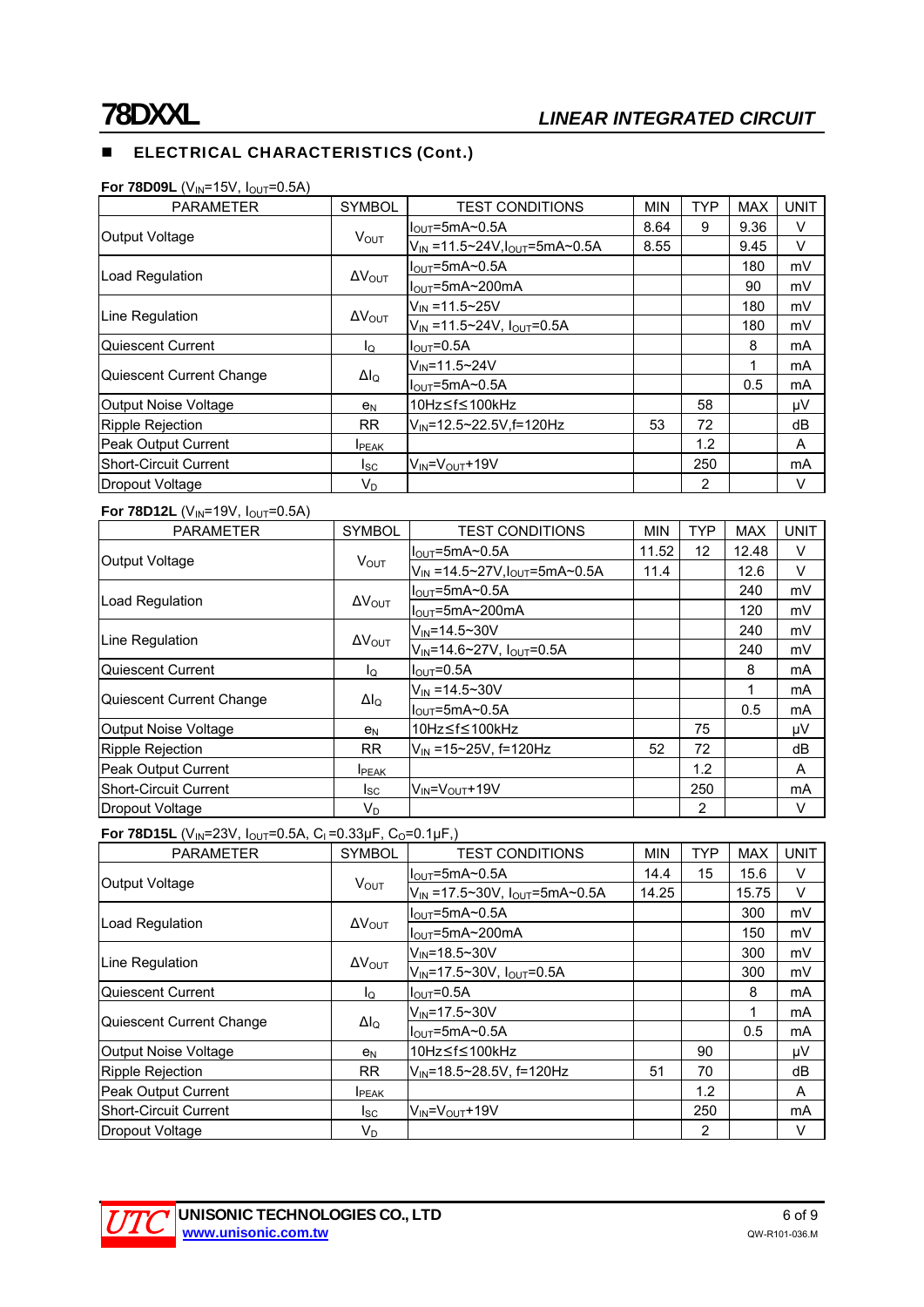# **ELECTRICAL CHARACTERISTICS (Cont.)**

**For 78D18L** (V<sub>IN</sub>=27V,  $I_{\text{OUT}}$ =0.5A)

| <b>PARAMETER</b>         | <b>SYMBOL</b>           | <b>TEST CONDITIONS</b>                           | <b>MIN</b> | <b>TYP</b> | <b>MAX</b> | <b>UNIT</b> |
|--------------------------|-------------------------|--------------------------------------------------|------------|------------|------------|-------------|
| Output Voltage           | $V_{OUT}$               | $IQUT=5mA20.5A$                                  | 17.28      | 18         | 18.72      | V           |
|                          |                         | $V_{IN} = 21 - 33V, I_{OUT} = 5mA - 0.5A$        | 17.1       |            | 18.9       | V           |
| <b>Load Regulation</b>   | $\Delta V_{\text{OUT}}$ | $I_{\text{OUT}} = 5 \text{mA} \sim 0.5 \text{A}$ |            |            | 360        | mV          |
|                          |                         | $IOUT=5mA~200mA$                                 |            |            | 180        | mV          |
| Line Regulation          | $\Delta V_{\text{OUT}}$ | $V_{\text{IN}}$ =21~33V                          |            |            | 360        | mV          |
|                          |                         | $V_{IN} = 21 - 33V$ , $I_{OUT} = 0.5A$           |            |            | 360        | mV          |
| Quiescent Current        | lo.                     | $IOUT=0.5A$                                      |            |            | 8          | mA          |
| Quiescent Current Change | $\Delta I_{\rm Q}$      | $V_{\text{IN}} = 21.5 - 33V$                     |            |            |            | mA          |
|                          |                         | $IOUT=5mA~0.5A$                                  |            |            | 0.5        | mA          |
| Output Noise Voltage     | en                      | 10Hz≤f≤100kHz                                    |            | 110        |            | μV          |
| Ripple Rejection         | RR.                     | $V_{\text{IN}}$ =22~32V, f=120Hz                 | 50         | 69         |            | dВ          |
| Peak Output Current      | <b>I</b> PEAK           |                                                  |            | 1.2        |            | A           |
| lShort-Circuit Current   | lsc.                    | $V_{IN}$ = 35 $V$                                |            | 250        |            | mA          |
| Dropout Voltage          | V <sub>D</sub>          |                                                  |            | 2          |            | v           |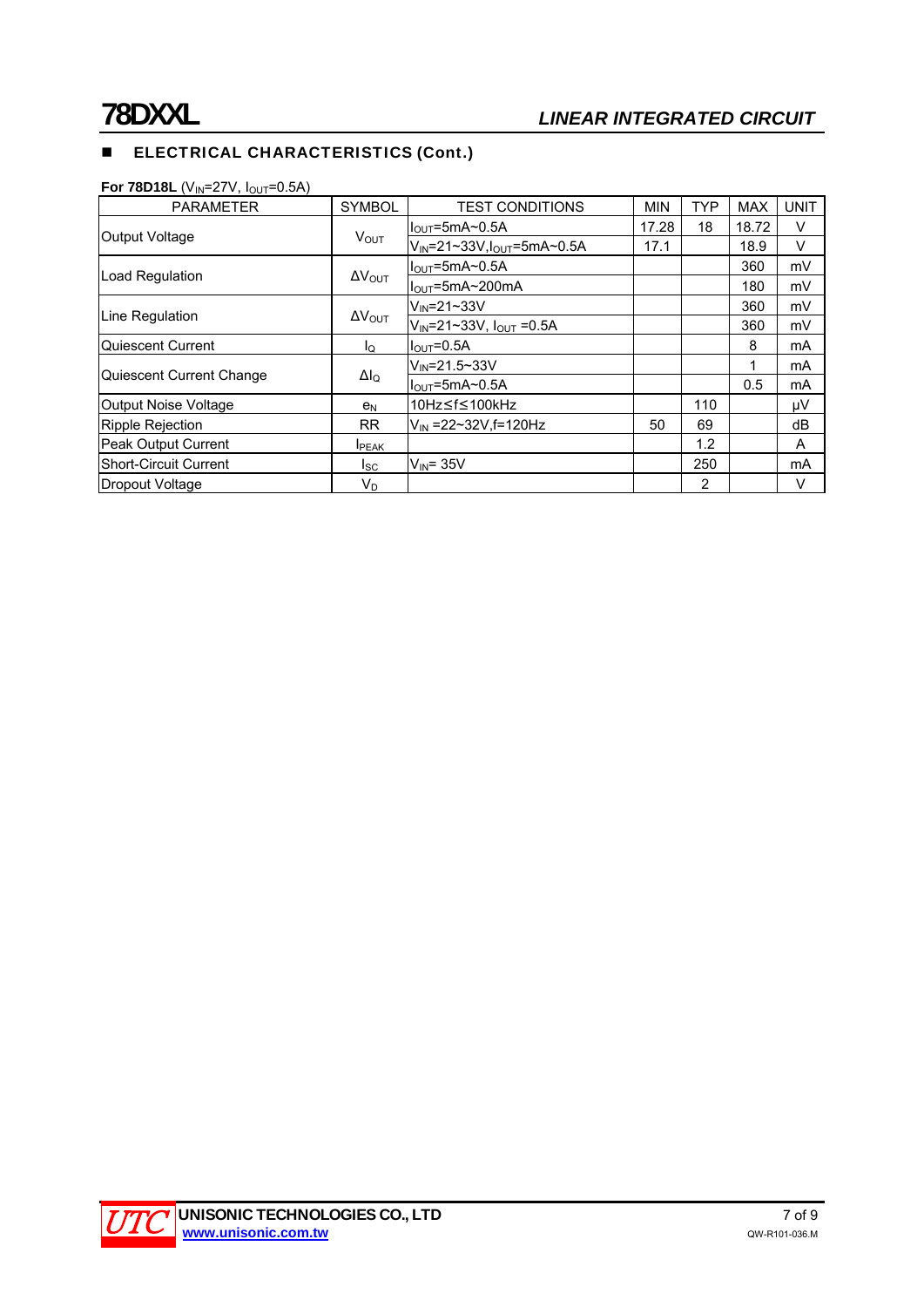#### Output Voltage vs. Input Voltage 6  $V<sub>OUT</sub>=5V$  $C_{IN} = 0.33$ uF  $-C_{\text{OUT}}=0.1$ uF  $\overline{5}$ Output Voltage, Vour (V) Output Voltage, V<sub>OUT</sub> (V) TA: Room Temprature  $\overline{4}$  $I_{\text{OUT}}=0A$  $\overline{3}$  $J_{\text{OUT}}=0.25$ A  $I_{\text{OUT}} = 0.5A$  $\overline{2}$  $\mathbf{1}$  $\overline{0}$  $\overline{1}$  $\overline{2}$ 3  $\overline{4}$  $\overline{5}$ 6  $\overline{7}$ 8  $\Omega$ Input Voltage, V<sub>IN</sub> (V) Bias Current vs. Junction Temperature 6 5 Bias Current, l<sub>B</sub> (mA) Bias Current, l<sub>B</sub> (mA) 4  $V_{\text{IN}}$ =10  $=0$ A 3 2 1  $\overline{0}$ -25 -5 15 35 55 75 95 115 135 155 Junction Temperature, T<sub>J</sub> (°C) Dropout Voltage vs. Junction Temperature 2 1.8  $I<sub>OMT</sub>=0.5A$ 1.6 1.4  $I_{\text{OUT}}=0.1$ A 1.2 1  $I_{\text{OUT}}=0A$ 0.8 0.6 0.4 0.2

TYPICAL CHARACTERISTICS

0 -40 -20 0 20 40 60 80 100 120 140 Junction Temperature, T<sub>J</sub> (°C)